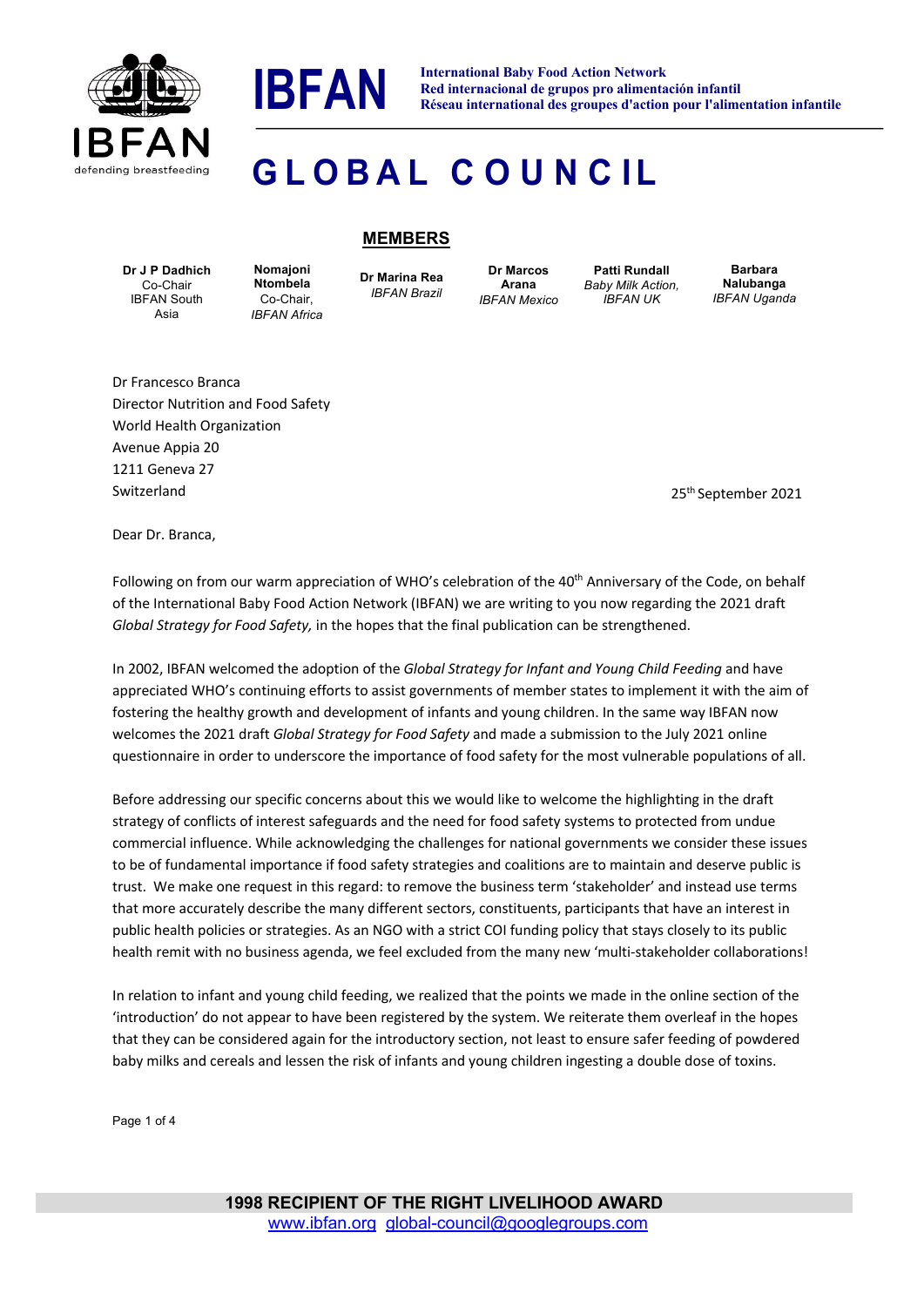We are pleased that the Introduction recognizes that compromised immune systems lead to increased health vulnerability and that unsafe food and water disproportionately affect vulnerable groups in society, particularly infants and young children. However, the draft strategy fails to mention the importance of breastfeeding and touches only minimally on the risks of artificial feeding

As you know, IBFAN has worked since its founding in 1979 to ensure the safety of infant and young child feeding for the youngest members of our society. Newborns, infants and young children are the populations most vulnerable to food safety hazards. The 2001 WHO Global Strategy for Infant and Young Child Feeding thus recommends the early initiation of breastfeeding, followed by exclusive breastfeeding for six months and continued for two years or beyond with the addition of safe and nutritious complementary foods after six months.

Optimal infant and young child feeding practices provide anti-infective agents and immune factors to protect infants and young children against bacterial, parasitic, and viral infections and to boost the maturation of the immune system. For infants and young children who are not breastfed, the contamination of commercial baby milks and foods has the most serious impact on their health and development. This is because these products are the sole source of sustenance during the first years of their life.

Commercially manufactured formulas for infants and toddlers, as well as cereal-based complementary foods, are ultra-processed products which contain no live cells and provide no such protection against disease or boost to the immune system. Instead, they may become contaminated during the production process by pathogenic bacteria such as *Salmonella* species, *Cronobacter/Enterobacter sakazakii* or *Bacillus cereus*, as well as many more. *Bacillus cereus* is a spore-forming bacterium found in dried food products for infants and young children and is prevalent in China, Iran and many other countries (see below.)

## **Risks from unsafe water**:

*Breastfeeding is lifesaving in emergencies and babies are at greatest risk of water-related diseases, with diarrhoeal disease the second biggest killer of under-fives. Breastfeeding is resilient and provides food, care and immune support, and protection from the worst of emergency conditions.* 

Clean, safe or potable drinking water, containing no chemical contaminants or pathogens, is essential to prepare powdered milk – including soy-based formulas and cereal-based foods and drinks for infants and young children in powder form. If water is contaminated by toxic chemicals such as arsenic and cadmium or by pathogenic bacteria, infants and young children may ingest a double burden of chemical and microbial contaminants. This is when they are at their most vulnerable and when antimicrobial resistance is increasing worldwide, making it harder to treat infections. Arsenic in soil and water is a serious problem in developed countries such as the USA, and in developing ones like Bangladesh. Cereals and rice grown in arsenic-laden water are used to manufacture cereal- based and rice-based baby foods. Rice-based baby foods are not only high in inorganic arsenic, the most toxic form of arsenic, but may also be contaminated with four toxic metals, including lead and mercury as well as cadmium. Cadmium is a toxic trace element that is used as an agricultural fertilizer and is found in microplastics that contaminate farm soil. https://www.ehn.org/plastic-infarm-soil-and-food-2647384684/particle-8 Even the supposedly organic brown rice syrup added as a sweetener to formulas and foods may be contaminated by arsenic present in soil and water in many regions where rice is cultivated. Even in Switzerland, where municipal tap water was considered safe to drink, water in many Alpine regions exceeds WHO standards for TDI in drinking water. This means that infants and young children fed powdered milk and cereal commercial products may be at serious risk of cumulative exposures.

## Page 2 of 4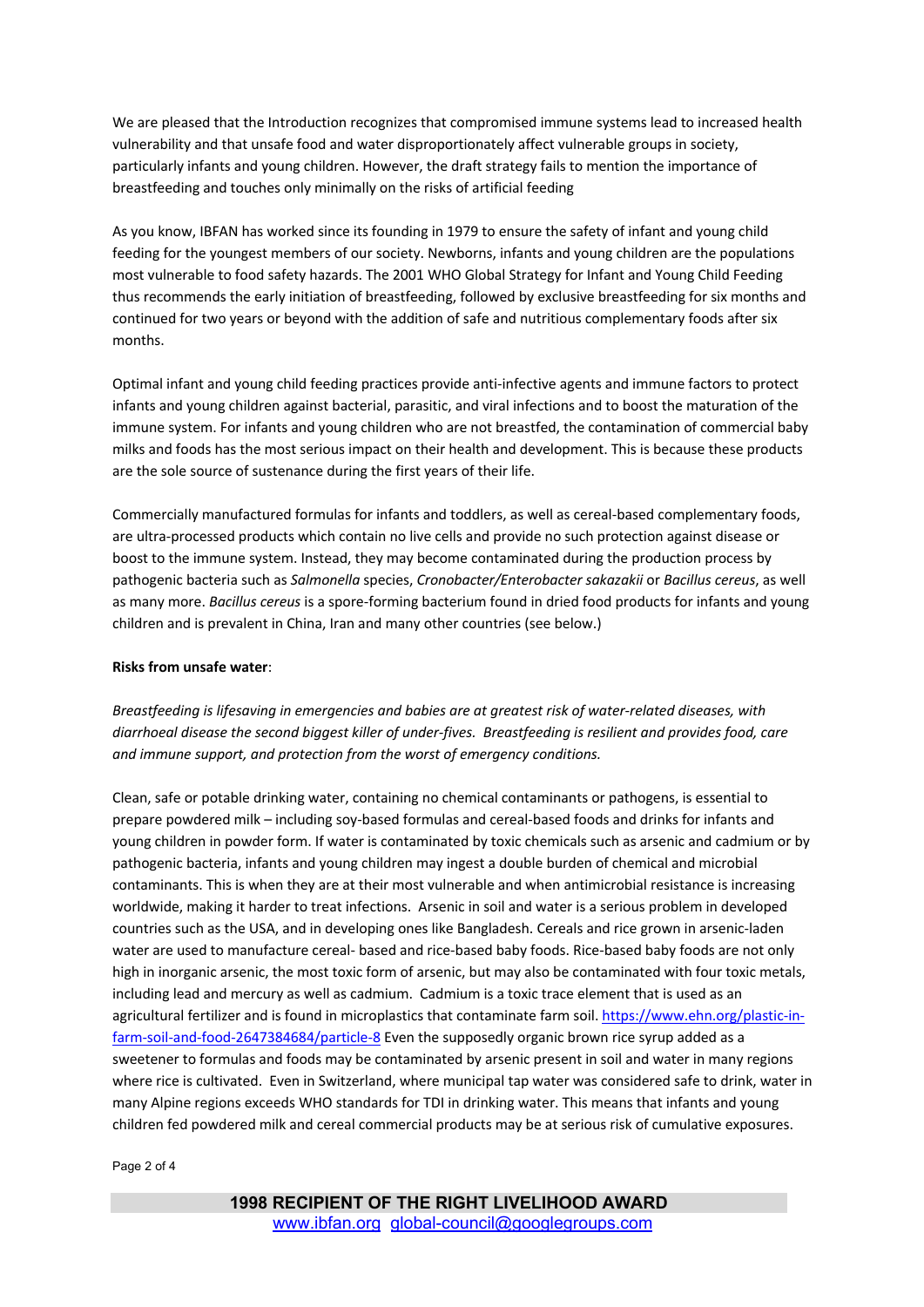In many countries and settings, the main problem remains bacterial contamination of water sources causing many waterborne illnesses. The scarcity of safe water means that water used to prepare bottles for infant feeding and as drinking water for young children can be contaminated and can transmit diseases such diarrhoea, still in this century the leading cause of child deaths in many African, LAC and Asian countries, as well as cholera, dysentery, typhoid, and polio. Contaminated drinking water is estimated to cause 485 000 diarrhoeal deaths each year. By 2025, half of the world's population will be living in water-stressed areas.

**Intrinsic microbiological contamination**: We appreciate WHO's work on the problem of intrinsic contamination of powdered foods for infants and young children. After reports increased in 2000 alerting health care professionals to mortality and morbidity caused by species of *Salmonella and Enterobacter/Cronobacter*, the WHA adopted two resolutions in 2005 and 2008 (WHA 58.32 and 61.20). These called on WHO to prepare guidance on safe preparation, storage and handling of powdered infant formula and WHO and FAO accordingly organized three Joint Expert meetings with FAO to discuss and produce the 2007 FAO/WHO Guidelines on safe preparation, storage and handling of powdered infant formula (PIF.) These resources should be named and listed in this document, with accessible weblinks, *Enterobacter sakazakii* and other microorganisms in powdered infant formula: meeting report: Microbiological Risk Assessment series 6. https://www.who.int/publications/i/item/9789241562775

- Enterobacter sakazakii and Salmonella in powdered infant formula: meeting report: Microbiological Risk Assessment series 10 https://www.who.int/publications/i/item/9241563311
- *Enterobacter sakazakii (Cronobacter* spp.) in powdered follow-up formula: meeting report: Microbiological Risk Assessment series 15 https://www.who.int/publications/i/item/9789241563796
- Safe preparation, storage, and handling of powdered infant formula: guidelines https://www.who.int/publications/i/item/9789241595414
- The information for parents and caregivers on preparation of infant formula is of critical importance for emergency and relief workers and thus can also be found here: https://www.ennonline.net/infantformulaguidelines.
- Infosan in action to control an outbreak of Salmonellosis linked to infant formula: https://www.who.int/news/item/23-02-2018-infosan-in-action-to-control-an-outbreak-ofsalmonellosis-linked-to-infant-formula.

Article 9.2 of the International Code addresses labelling and calls upon manufacturers and distributors to include instructions on labels for appropriate preparation and a warning against the hazards of inappropriate preparation.

We would also like to point out that these 2007 FAO/WHO Guidelines use the word 'safe' when in fact feeding powdered formula can never be entirely safe. The risk can only be reduced and not eliminated. Furthermore, it is not only powdered infant formula but also follow-up and toddler formulas that can become intrinsically contaminated with harmful bacteria such as Bacillus cereus found in dried food and milk products. The 2008 report of the 3rd Joint Expert meeting addressed these powdered follow-up formulas in the EFSA Opinion on *Bacillus cereus* and other *Bacillus* spp in foodstuffs: https://efsa.onlinelibrary.wiley.com

In the light of our many concerns, we urge the Departments of Nutrition and of Food Safety of WHO to ensure that our comments are addressed in the Strategy and also that the 2007 Guidelines are updated and revised. This would help ensure that WHO's technical assistance and guidance to national Nutrition and of Food Safety Departments is in line with WHA resolutions 58.32 and 61.20, whilst also ensuring full implementation and monitoring of national compliance with the *International Code of Marketing of Breastmilk Substitutes* and its subsequent relevant resolutions.

Page 3 of 4